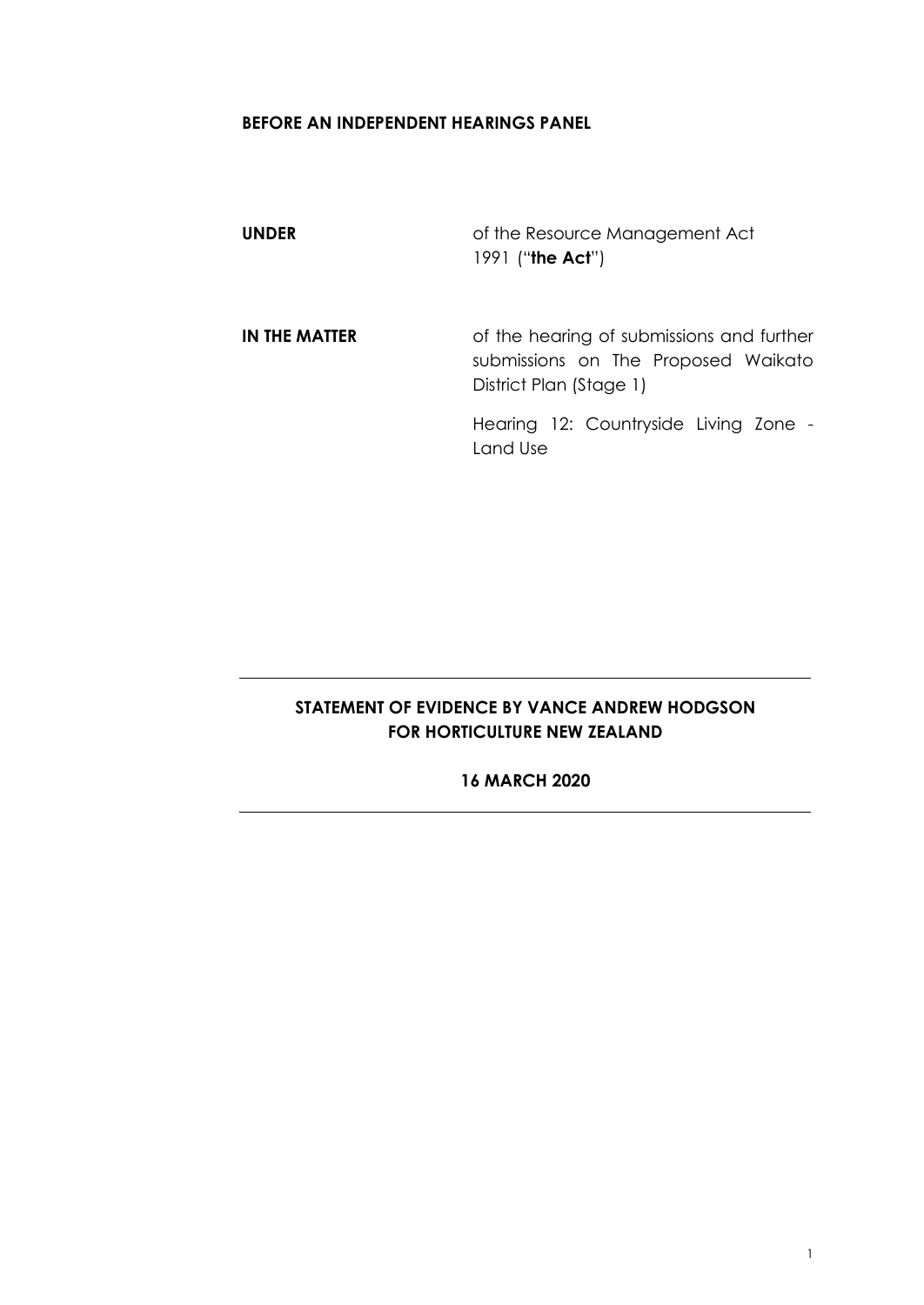| Contents                                                     |  |
|--------------------------------------------------------------|--|
|                                                              |  |
|                                                              |  |
|                                                              |  |
| THE HORTNZ SUBMISSIONS AND FURTHER SUBMISSIONS5              |  |
|                                                              |  |
|                                                              |  |
|                                                              |  |
|                                                              |  |
|                                                              |  |
|                                                              |  |
|                                                              |  |
|                                                              |  |
|                                                              |  |
| Lot Size of Subdivision – General and Assessment Criteria 12 |  |
|                                                              |  |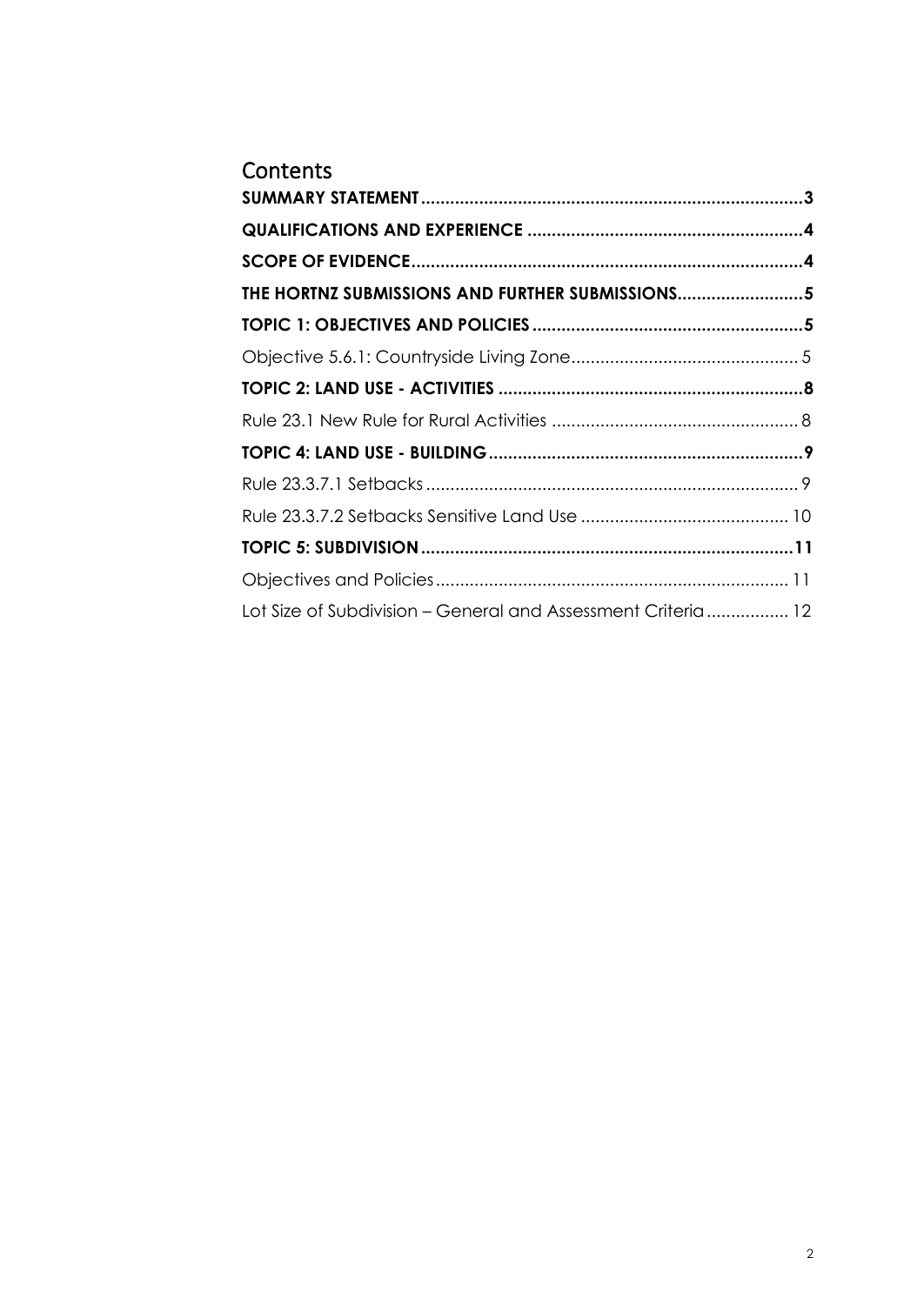#### <span id="page-2-0"></span>**SUMMARY STATEMENT**

- 1. This planning evidence addresses the submissions and further submissions made by Horticulture New Zealand ("**HortNZ**") on Hearing 12; Countryside Living Zone.
- 2. I have read the Section 42A Report on submissions and further submissions for Hearing 12.
- 3. On review of the submission, and the assessment and recommendations of the Section 42A Report, I am of the opinion that:
	- The plan would be improved with the addition of a new Policy in chapter 5.6 to address reverse sensitivity issues and that a new policy should use language consistent with Policy 4.4(f) of the Waikato Regional Policy Statement:

*Policy 4.4 Regionally significant industry and primary production*

*The management of natural and physical resources provides for the continued operation and development of regionally significant industry and primary production activities by:* 

*…*

*f) avoiding or minimising the potential for reverse sensitivity; and* 

• Imposing additional setbacks are not the most efficient and effective methods to address reverse sensitivity in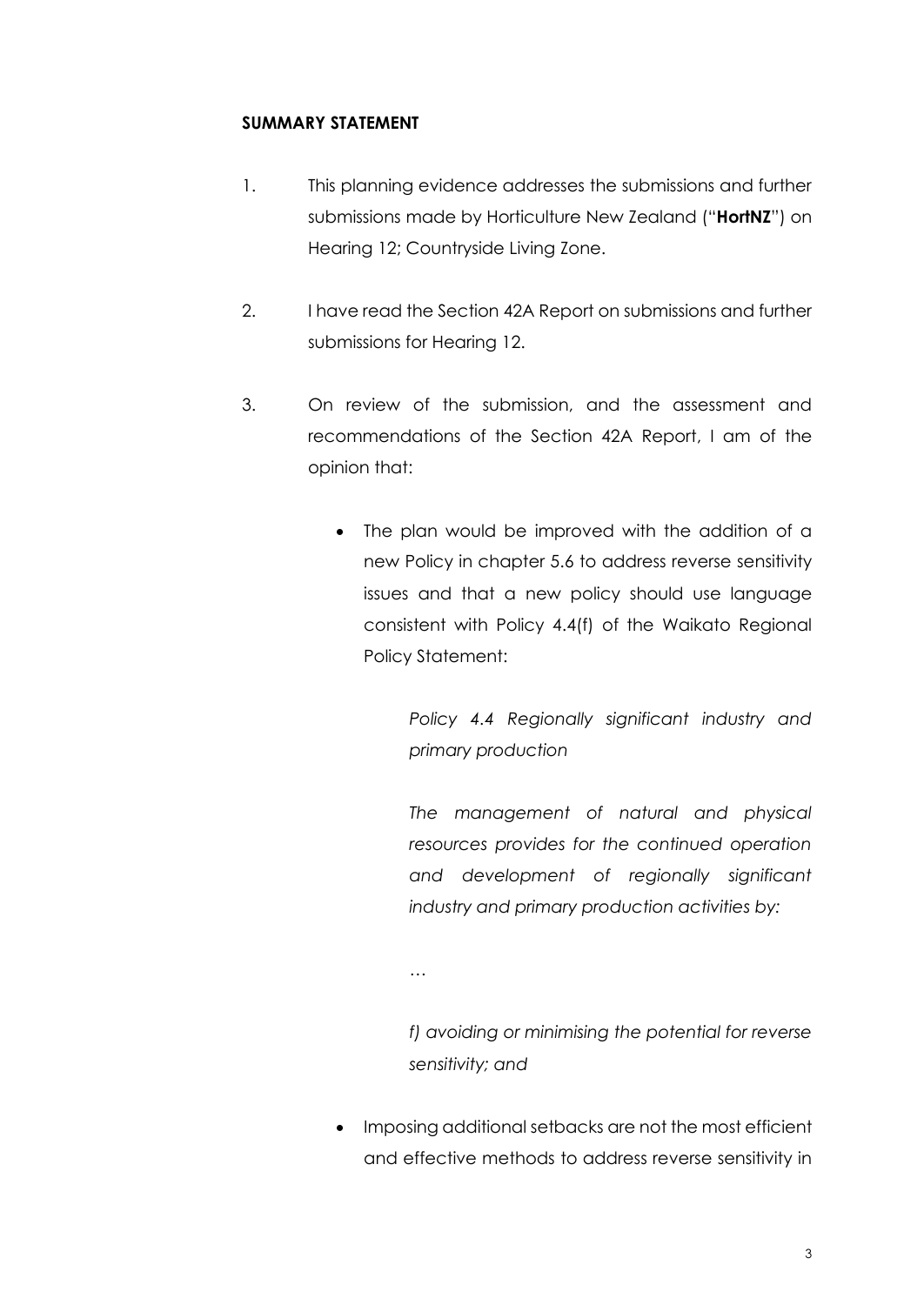this Zone, rather a robust policy and assessment framework is a better resource management approach.

• An explicit Permitted Activity listing for Farming in the Countryside Living Zone would acknowledge that there are areas of farming activity including on highly productive land where the value of food production supports retaining and encouraging rural activities.

#### <span id="page-3-0"></span>**QUALIFICATIONS AND EXPERIENCE**

- 4. My full name is Vance Andrew Hodgson. I am a director of Hodgson Planning Consultants Ltd, a resource management consultancy based in Waiuku. I have the qualifications and experience set out in my evidence for Hearing 2.
- 5. I have read the Environment Court's Code of Conduct for Expert Witnesses, and I agree to comply with it. My qualifications as an expert are set out above. I confirm that the issues addressed in this brief of evidence are within my area of expertise, except where I state I am relying on what I have been told by another person. I have not omitted to consider material facts known to me that might alter or detract from the opinions expressed.

#### <span id="page-3-1"></span>**SCOPE OF EVIDENCE**

6. This evidence provides a planning assessment of those provisions on which HortNZ submitted and addresses the Section 42A Report provided by the Waikato District Council ("**WDC**").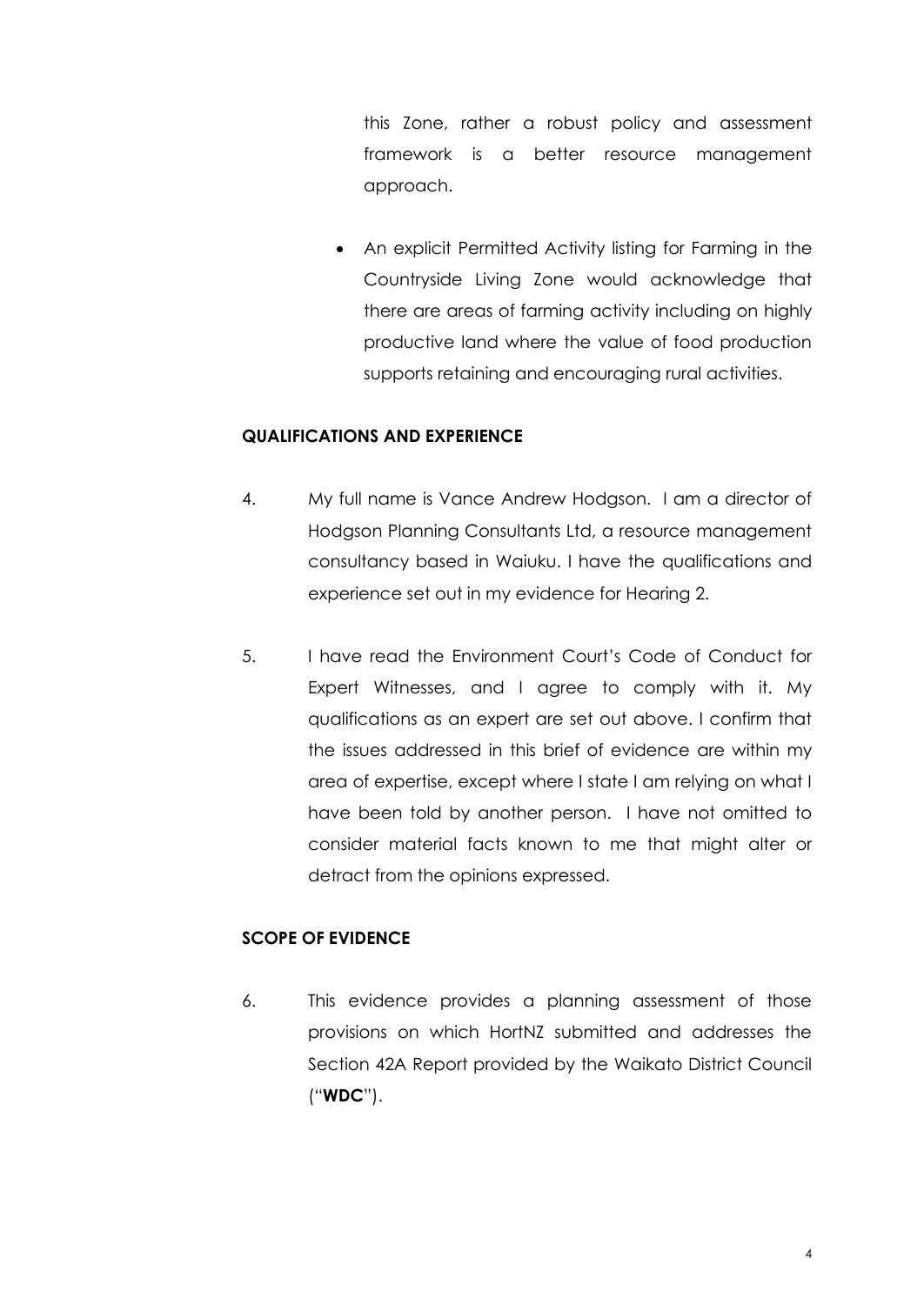- 7. The planning framework is well described in both the Section 32 Report and the Section 42A Reports provided by the WDC. I generally agree with the analysis.
- 8. Given the general agreement, I do not repeat the analysis of the applicability of those planning instruments or the compliance of the Proposed Waikato District Plan (**"PWDP"**) with those instruments. Rather this evidence sets out where I depart from the views expressed in the Section 32 or Section 42A Reports, or where I consider that an alternative planning provision would better give effect to, be not inconsistent with, or have regard to (as the case may be), the various relevant documents.
- 9. The Section 42A Report is structured in a manner that considers submissions and further submissions in the following sections:
	- Topic 1: Objectives and Policies
	- Topic 2: Land Use Activities
	- Topic 4: Land Use Building
	- Topic 5: Subdivision
- 10. To assist the hearings panel, I have adopted a similar approach in my evidence and in doing so address the submissions or further submissions of HortNZ under these topics.

#### <span id="page-4-0"></span>**THE HORTNZ SUBMISSIONS AND FURTHER SUBMISSIONS**

#### <span id="page-4-1"></span>**TOPIC 1: OBJECTIVES AND POLICIES**

#### <span id="page-4-2"></span>**Objective 5.6.1: Countryside Living Zone**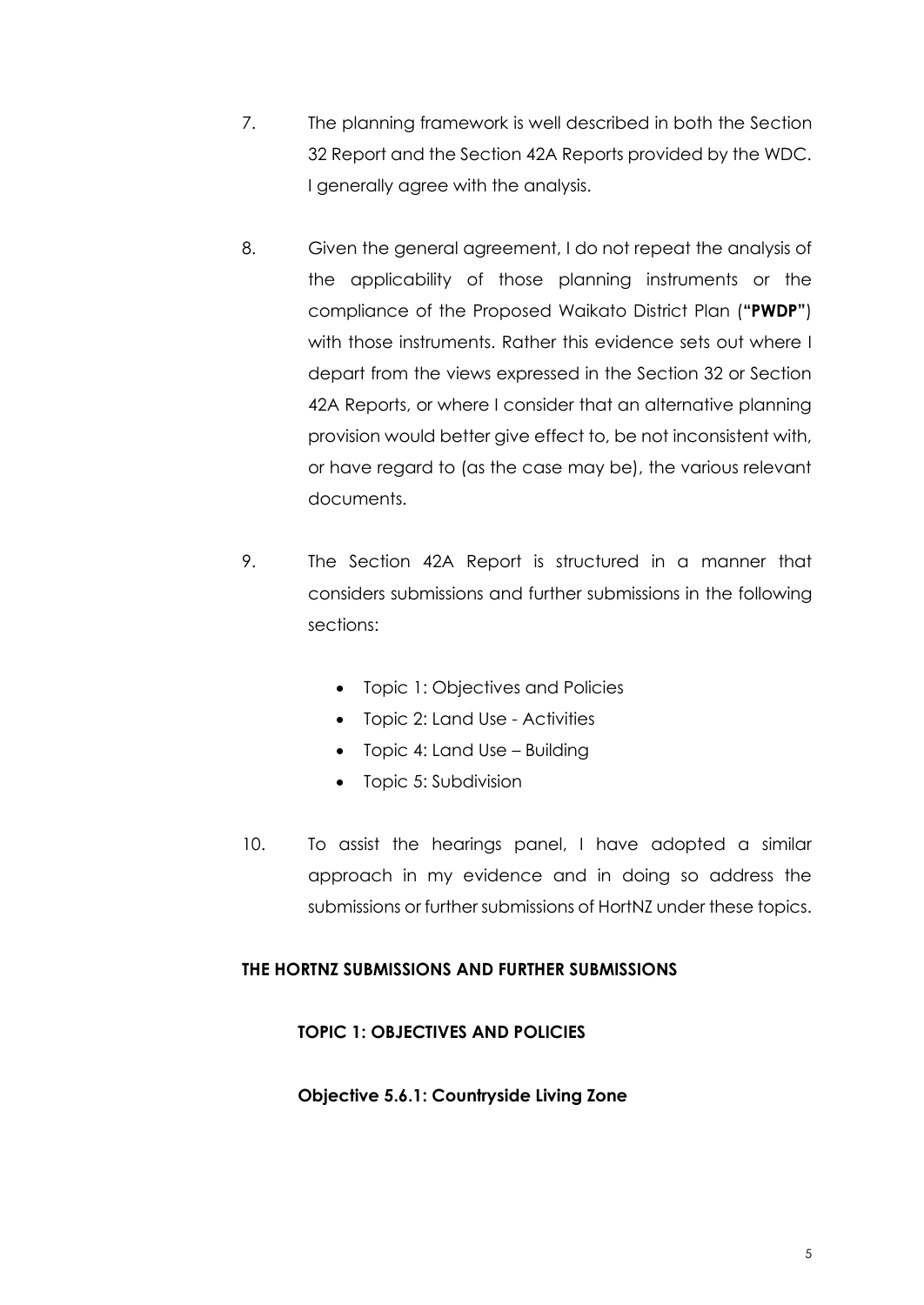- 11. The submissions from HortNZ [419.66] sought a change to Objective 5.6.1 to ensure subdivision use and development avoided compromising rural production land or activities. The submission stating that the objective as proposed is too inward focused and fails to address the rural interface with Country Living Zone.
- 12. As described by the s42A Report writer, the issue is one of managing reverse sensitivity effects in areas confirmed as suitable for Rural Lifestyle landuse. In particular those effects at the interface with the Rural Zone noting that these areas are generally located within and in affiliation with a nearby town or village but can also be in isolated rural areas.
- 13. I support the s42A Report writer recommendation that a new 'reverse sensitivity' policy is added to Chapter 5.6. This is proposed as follows:

#### *5.6.19 Policy- Reverse Sensitivity*

*(a) Mitigate the adverse effects of reverse sensitivity through the use of setbacks, the design of subdivisions and development.*

14. I agree with the Report writer that this would give effect to Regional Policy Statement Policy 4.4 but note that this regional policy is not a policy requiring the *mitigation of the adverse effects effect of reverse sensitivity through the use of setbacks, the design of subdivisions and development* but one of *avoiding or minimising the potential for reverse sensitivity.* 

> *Policy 4.4 Regionally significant industry and primary production*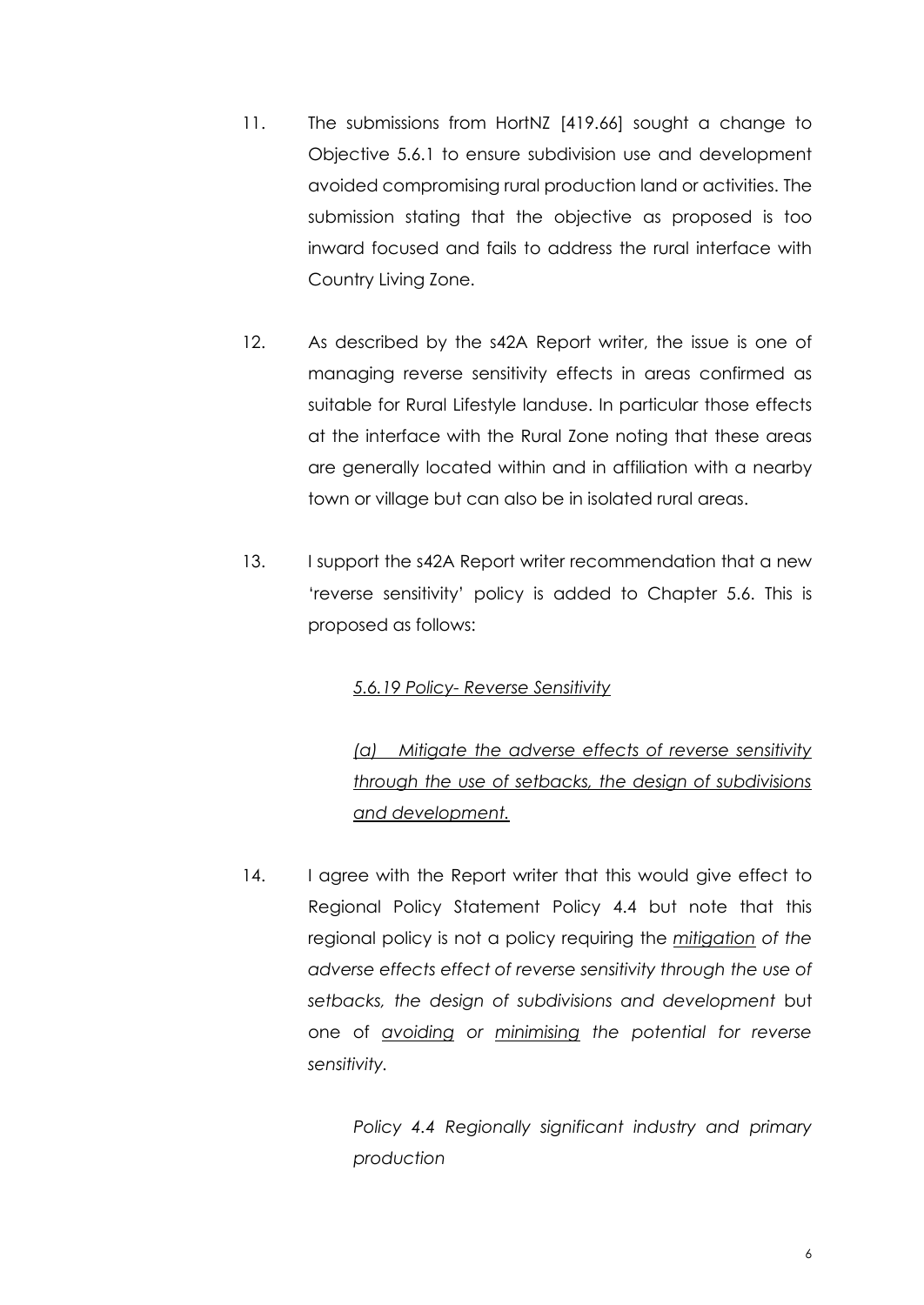*The management of natural and physical resources provides for the continued operation and development of regionally significant industry and primary production activities by:* 

- *a) recognising the value and long term benefits of regionally significant industry to economic, social and cultural wellbeing;*
- *b) recognising the value and long term benefits of primary production activities which support regionally significant industry;*
- *c) ensuring the adverse effects of regionally significant industry and primary production are avoided, remedied or mitigated;*
- *d) co-ordinating infrastructure and service provision at a scale appropriate to the activities likely to be undertaken;*
- *e) maintaining and where appropriate enhancing access to natural and physical resources, while balancing the competing demand for these resources;*

# *f) avoiding or minimising the potential for reverse sensitivity; and*

*g) promoting positive environmental outcomes*

15. That being the case, it is my opinion that new Policy 5.6.19 proposed should reflect the same language as Regional Policy Statement Policy 4.4(f).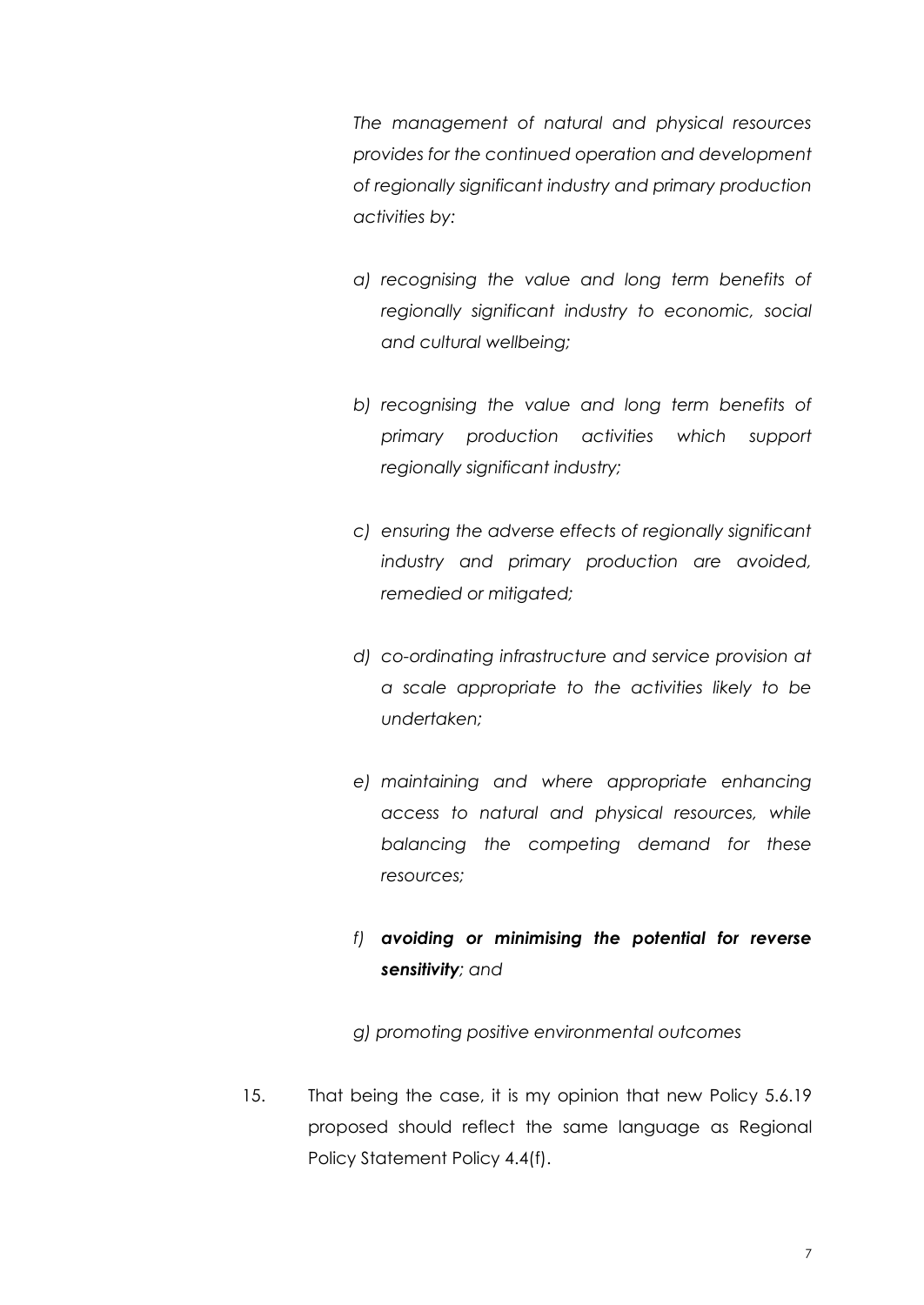*"avoiding or minimising the potential for reverse sensitivity through the use of setbacks, the design of subdivisions and development"*

## <span id="page-7-0"></span>**TOPIC 2: LAND USE - ACTIVITIES**

#### <span id="page-7-1"></span>**Rule 23.1 New Rule for Rural Activities**

- 16. The submissions from HortNZ [419.42 and 419.28] sought to ensure rural production activity (existing and new) was provided for in the Countryside Living Zones. The plan as notified proposing a Non-Complying Activity status through catch all Rule 23.1.3 NC5.
- 17. I support the s42A Report Writers opinion that rural production activities should be provided for in the Countryside Living Zones as a Permitted Activity table listing. I also agree that rules that distinguish 'existing' from 'new' rural production in this zone would not be appropriate. These are areas characterised by a range of lot sizes on land of various productive capability, including highly productive soils where food production of any scale on this scarce resource should be encouraged.
- 18. The Section 42A Report Writer also addresses a matter I covered in my Evidence in Chief for Hearing 10: Residential Zone. That is, whether a Permitted Activity table listing is a better approach for existing activity under a new planning regime than relying on section 10 of the RMA. I concur with the Report Writer that when it comes to primary production, Section 10 becomes problematic due to crop rotation and continually evolving farming practices. Furthermore, I could see difficulties in administration of this approach, inherent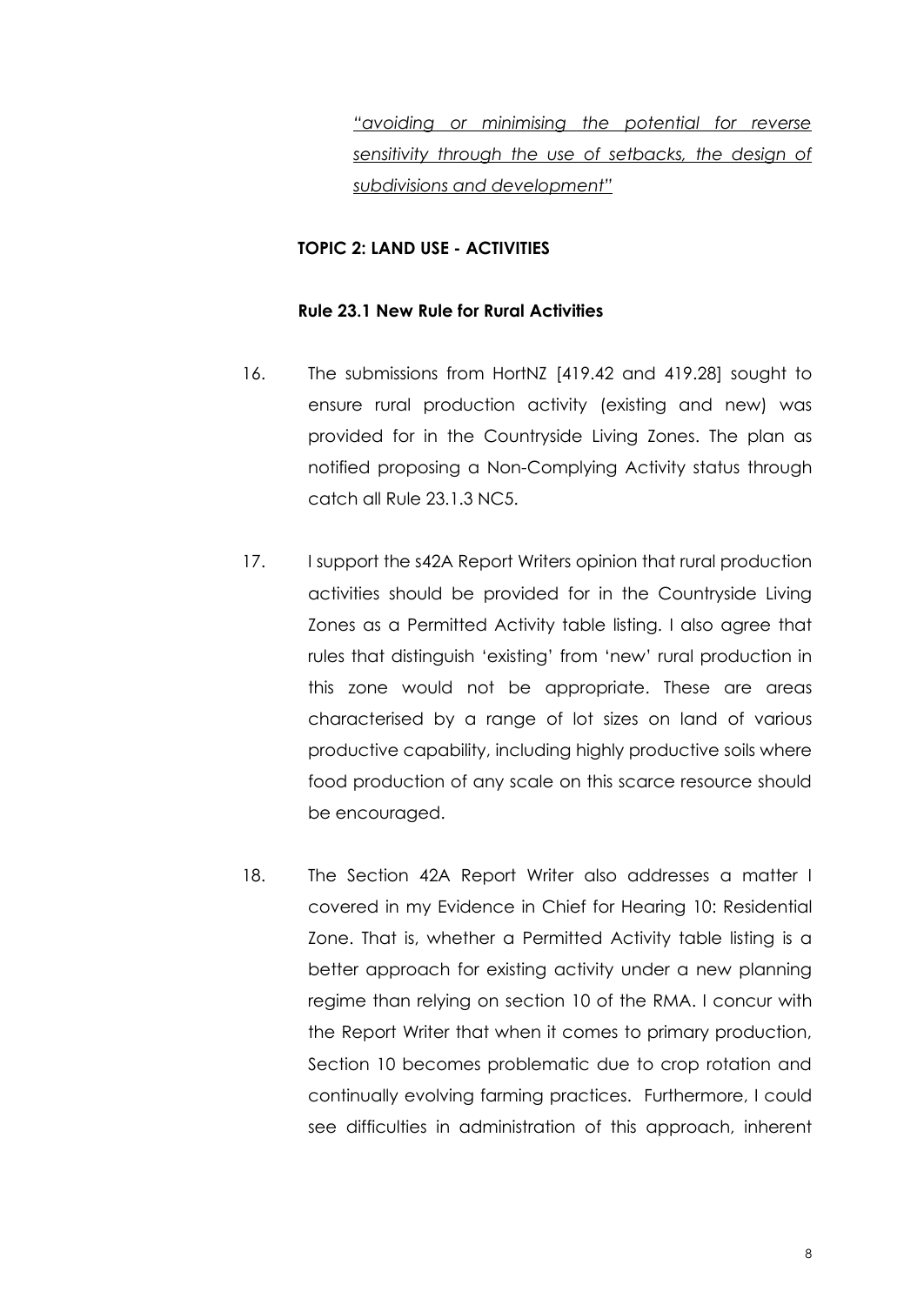arguments and costs to prove existing use falling on to growers.

19. I support the s42A recommended change to Rule 23.1 as follows:

Permitted Activities

|  | $\cdots$ |  |
|--|----------|--|
|--|----------|--|

#### <span id="page-8-0"></span>**TOPIC 4: LAND USE - BUILDING**

## <span id="page-8-1"></span>**Rule 23.3.7.1 Setbacks**

- 20. Rule 23.3.7 P1 sets out the minimum setback requirements for buildings in the Countryside Living Zone from adjoining boundaries. The rule was supported by HortNZ [419.44], recommended to be retained by the s42A Report Writer and I also support the retention of this method.
- 21. HortNZ [419.45] also sought to increase the setback to 10m from the boundary on properties which are 1000m<sup>2</sup> or less. I agree with the s42A Report Writers assessment of this request.
- 22. Country Living Zone properties which are 1000m<sup>2</sup> or less are historical titles and are likely already developed. The proposed plan has no rule structure to support new lots of this size being created. Furthermore, it is my understanding that those that have not been developed would have significant difficulties doing so where required to meet Waikato Regional Plan standards for the discharge of domestic type sewage.
- 23. I consider the reverse sensitivity risk from development on site of this size minimal and the setback provision sufficient and appropriate to manage the risk. Notwithstanding I support the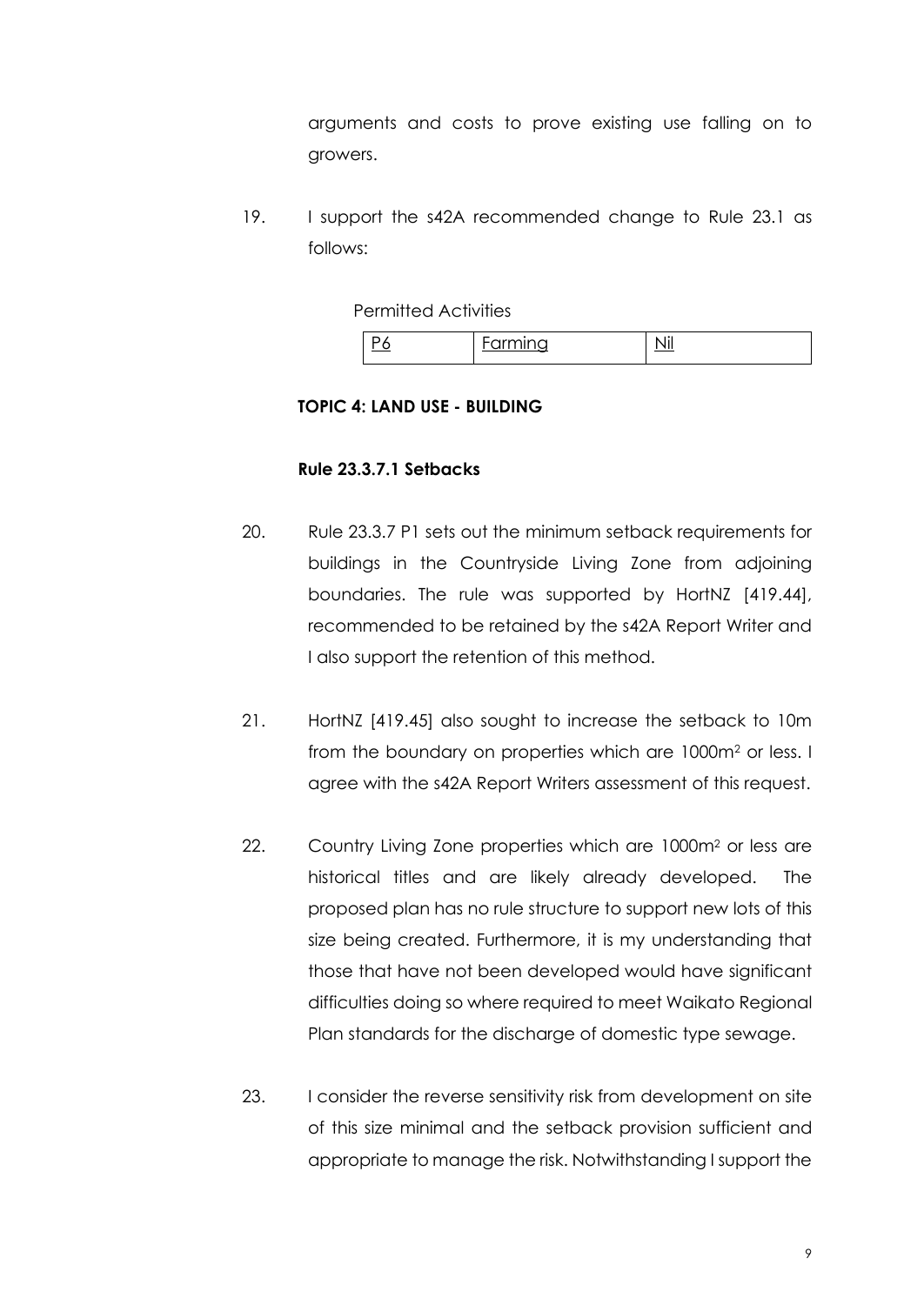HortNZ submission [419.46] and the s42A Report Writers recommendation that where a proposed building infringes the permitted activity standards, the matters of discretion should extend to consider reverse sensitivity effects.

24. I support the s42A recommended change to Rule 23.3.7.1 RD1:

> *a) A building that does not comply with Rule 23.3.7.1 P1 or P2.*

> *(b) Council's discretion is restricted to the following matters:*

*(i) amenity values;*

*(ii) effects on traffic;*

- *(iii) daylight admission to adjoining properties;*
- *(iv) effects on privacy of adjoining sites.*

*(v) reverse sensitivity effect*

#### <span id="page-9-0"></span>**Rule 23.3.7.2 Setbacks Sensitive Land Use**

- 25. Rule 23.3.7.2 provides additional setbacks for sensitive land uses. HortNZ [419.47] seeks to add an additional setback clause to increase the setback to 100m from a sensitive activity from any boundaries with the Rural Zone. The reasoning for the amendment sought by HortNZ is summarised as follows:
	- *The submitter seeks that additional clauses be provided to better manage the new rural-urban interface.*
	- *There are many sensitive land uses that are incompatible with horticulture, such as*

10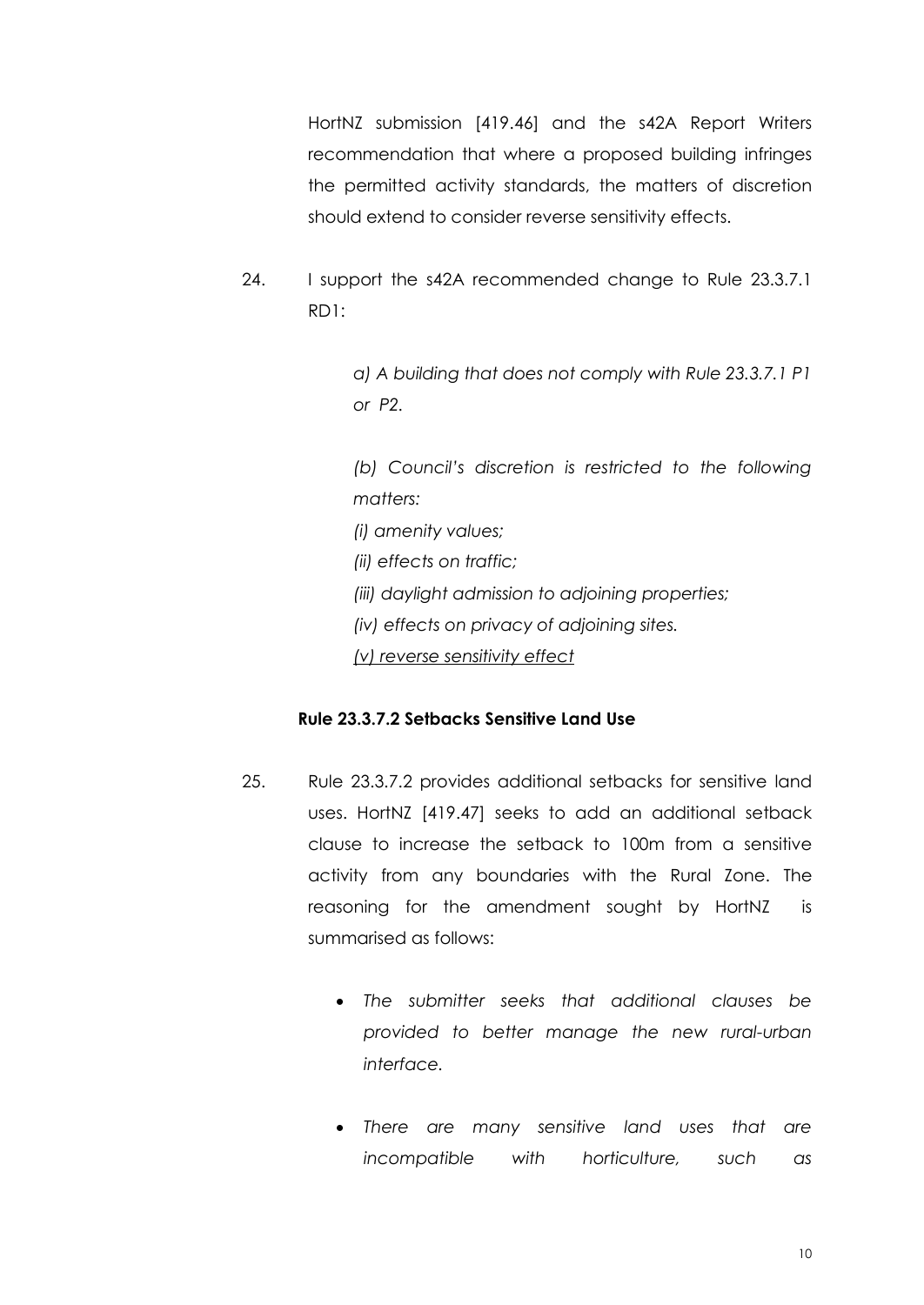*schools/childcare facilities, health facilities and hospitals, retirement villages and rest homes.* 

- *Greater setbacks should be provided to avoid or mitigate reverse sensitivity effects.*
- 26. This same issue arose in Hearing 6 Village Zone and Hearing 10 Residential Zone where I agreed with previous s42A Report Writers that it would not be appropriate to impose this. However, the issue of concern to HortNZ (reverse sensitivity) remains a relevant resource management issue. Rather than imposing a greater setback, the policy framework should be strengthened – a matter further considered under Topic 5 Subdivision below.
- 27. In my opinion the Discretionary Activity status (Rule 23.3.7.2) supported by HortNZ [419.48] is the appropriate threshold for considering non-compliance.

# <span id="page-10-0"></span>**TOPIC 5: SUBDIVISION**

#### <span id="page-10-1"></span>**Objectives and Policies**

28. The submission of HortNZ [419.67] sought the retention of Policy that requires subdivision, building and development within the Countryside Living Zone to ensure that:

> *v) existing lawfully-established activities are protected from reverse sensitivity effects.*

29. The s42A Report Writer has helpfully identified that clause v) is relevant to both subdivision and landuse and that a more appropriate framework would see Policy 5.6.3(a)(v) carved off as its own discrete policy. As an additional change to new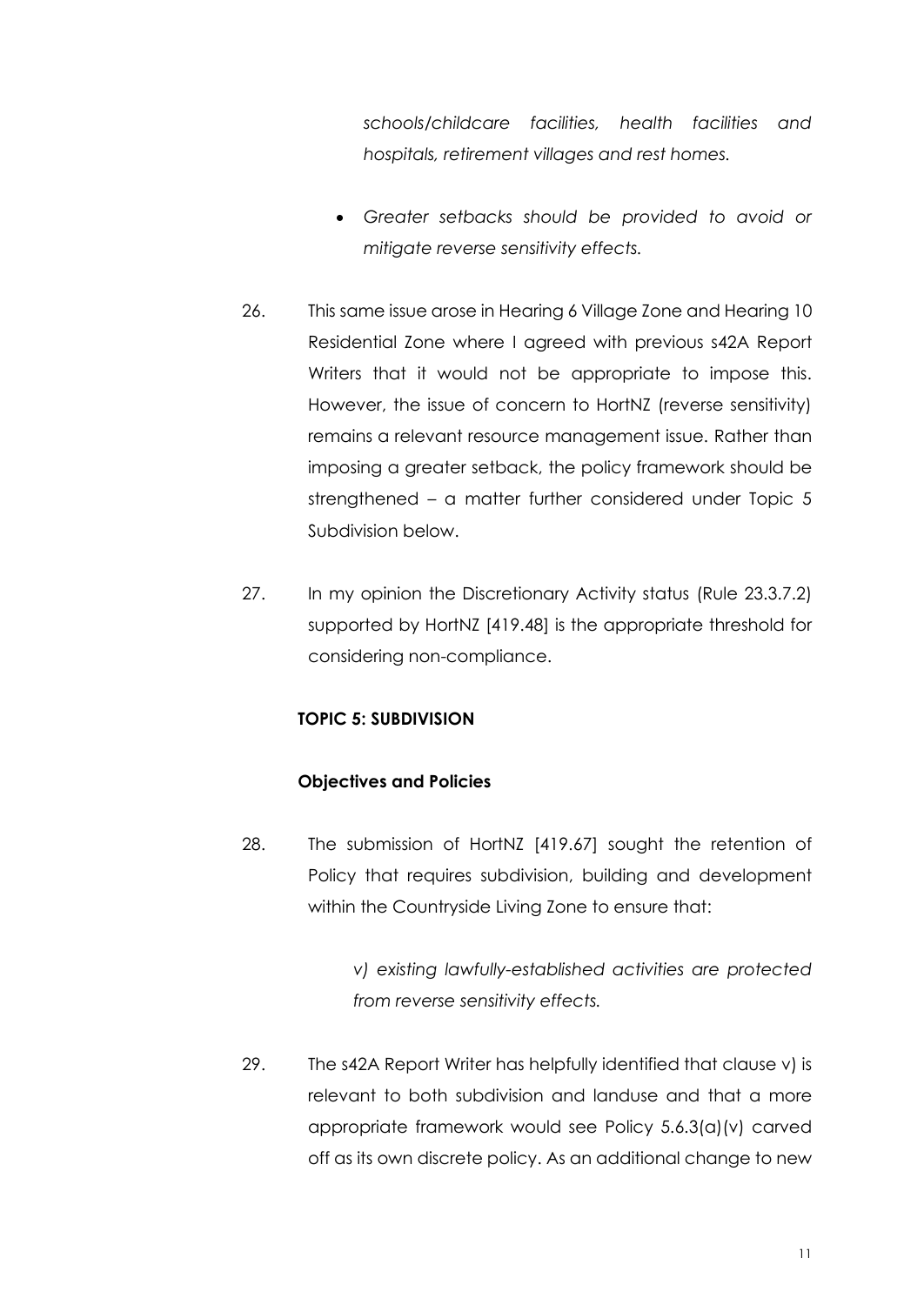proposed Policy 5.6.19 (discussed in Topic 1 above) the Report Eriter recommends text as follows:

## *5.6.19 Policy- Reverse Sensitivity*

*(a) The design and layout of subdivision, land uses and development within the Country Living Zone minimises the potential for reverse sensitivity effects.* 

30. I support the new Policy but again reiterate that to be consistent with and 'give effect to' [s75(3)(c)] the Waikato Regional Policy Statement, the text should be as follows:

#### *5.6.19 Policy- Reverse Sensitivity*

*(a) The design and layout of subdivision, land uses and development within the Country Living Zone avoids or minimises the potential for reverse sensitivity effects.* 

# <span id="page-11-0"></span>**Lot Size of Subdivision – General and Assessment Criteria**

- 31. Horticulture New Zealand [419.49] sought to include a new matter of discretion for general subdivision in the Countryside Living Zone that addresses measures to mitigate and minimise reverse sensitivity effects on adjoining Rural Zone land.
- 32. The s42A Report Writer proposes a new matter of discretion to Rule RD1(b) as follows:

*(v) Measures to mitigate and minimise reverse sensitivity effects, including on adjoining Rural Zone land.*